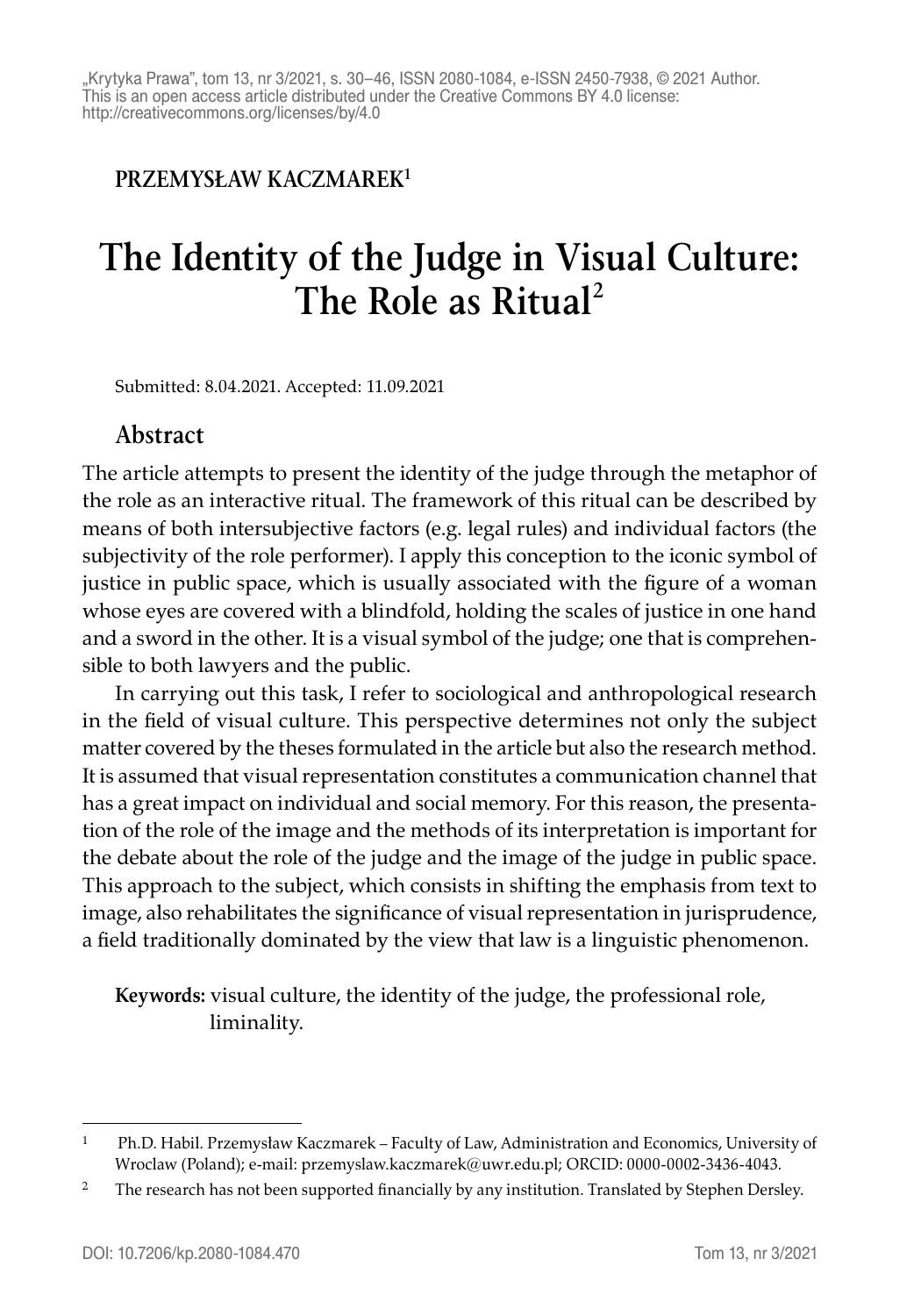#### **PRZEMYSŁAW KACZMAREK**

# **Tożsamość sędziego w kulturze wizualnej. Rola jako rytuał3**

#### **Streszczenie**

Celem artykułu jest przedstawienie tożsamości sędziego kształtowanej na wizji roli jako rytuału interakcyjnego. Ramy tego rytuału można opisać za pomocą czynników intersubiektywnych (np. reguła prawna) oraz indywidualnych (podmiotowość wykonawcy roli). Ujęcie to odnoszę do ikonicznego symbolu wymiaru sprawiedliwości w przestrzeni publicznej. Jest on zwykle kojarzony z postacią kobiety, z oczyma przesłoniętymi przepaską, trzymającą w jednej ręce wagę, a w drugiej – miecz. To symbol wizerunku sędziego, czytelny zarówno dla prawników, jak i społeczeństwa. Realizując postawione zadanie, odwołuję się do socjologicznych i antropologicznych badań w zakresie kultury wizualnej. Wyznacza ona nie tylko przedmiot dokumentacji tez formułowanych w artykule, ale i metodę badawczą. Zakłada ona, że wizualizacja obrazu jest kanałem komunikacyjnym silnie oddziaływującym na pamięć indywidualną oraz społeczną. Z tego powodu przedstawienie roli obrazu, a także metod jego interpretacji, jest ważne dla debaty o roli sędziego i jego wizerunku w przestrzeni publicznej. Takie ujęcie tematu, polegające na przesunięciu akcentu z tekstu na obraz, ma również i tę wartość, że rehabilituje znaczenie wizualizacji kulturowej w prawoznawstwie, w którym dominuje pojmowanie prawa jako zjawiska językowego.

**Słowa kluczowe:** kultura wizualna, tożsamość sędziego, rola zawodowa, liminalność.

<sup>3</sup> Badania nie są finansowane przez żadną instytucję.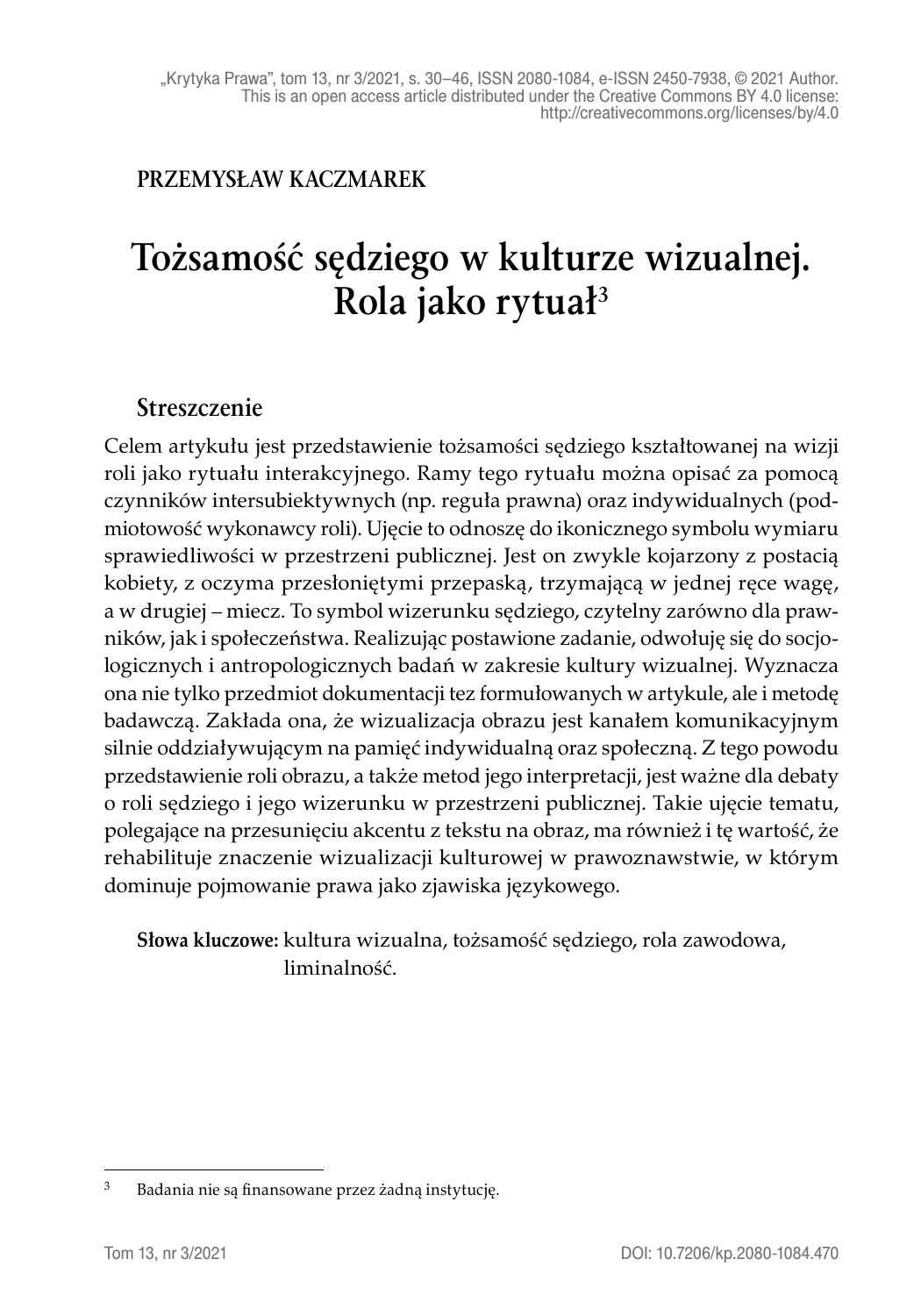## **Introduction**

In April 2004, the world was shocked to see images of Iraqi prisoners humiliated and subjected to various forms of torture in Abu Ghraib, an American prison on the outskirts of Baghdad. The photograph of a prisoner, standing on a box with a hood over his head, electrical wires resting next to his hands, came to symbolise the abusive side of the United States' military operations in the Middle East. The visual experience of seeing such photos certainly also had a deep impact on public awareness; partly because looking at images is nowadays far more common than reading texts. Visual representations saturate many areas of life, such as politics, fashion and music. With regard to the last area, visual experience turns a music concert into a spectacle, in which the play of lights, visuals and stage design are key elements, and the video that accompanies a song plays a role as important as that of the sound layer.<sup>4</sup> Not only do visual images move us – they have come to constitute a communication channel that has a huge impact on individual and social memory.<sup>5</sup> This diagnosis can also be applied to legal discourse. As Leslie J. Moran emphasises, cultural images of the justice system co-create the identity of people who perform the role of a judge, influence the image of legal institutions, and shape social awareness.<sup>6</sup>

Due to the narrow scope of this article, my analysis of the judge's identity in visual culture will focus on the iconic symbol of justice as a reference point.<sup>7</sup> This visual representation usually depicts the figure of a woman whose eyes are covered with a blindfold, the scales of justice in one hand and a sword in the other.<sup>8</sup> As a visual representation of the judge, this symbol is comprehensible to both lawyers and the public. I intend to draw on this image to demonstrate that the identity involved

<sup>4</sup> P. Sztompka, *Socjologia wizualna. Fotografia jako metoda badawcza*, Warszawa 2005, p. 14.

<sup>5</sup> On the topic see J.B. Thompson, *Nowa widoczność*, transl. P. Polak, [in:] M. Boguni-Borowska, P. Sztompka (eds.), *Fotospołeczeństwo. Antologia tekstów z socjologii wizualnej*, Kraków 2012, p. 330; D. Smołucha, *Wizualizacja zjawisk i nowe obszary komunikacji obrazowej w stechnicyzowanej kulturze*, [in:] B. Bodzioch-Bryła, L. Dorak-Wojakowska, D. Smołucha (eds.), *Wzrokocentryzm, wizualność, wizualizacja we współczesnej kulturze*, Kraków 2017, p. 172.

<sup>6</sup> L.J. Moran, *Judging Pictures: A Case Study of Portraits of the Chief Justices, Supreme Court of New South Wales*, "International Journal of Law in Context" 2009, 5(3).

<sup>7</sup> On the topic of symbols in law, see J. Jabłońska-Bonca, *Prawo w kręgu mitów*, Gdańsk 1995, pp. 147–157.

<sup>8</sup> J. Unterschütz, *Symbole i alegorie prawa w malarstwie (na podstawie wybranych dzieł)*, Elbląg 2014, p. 5.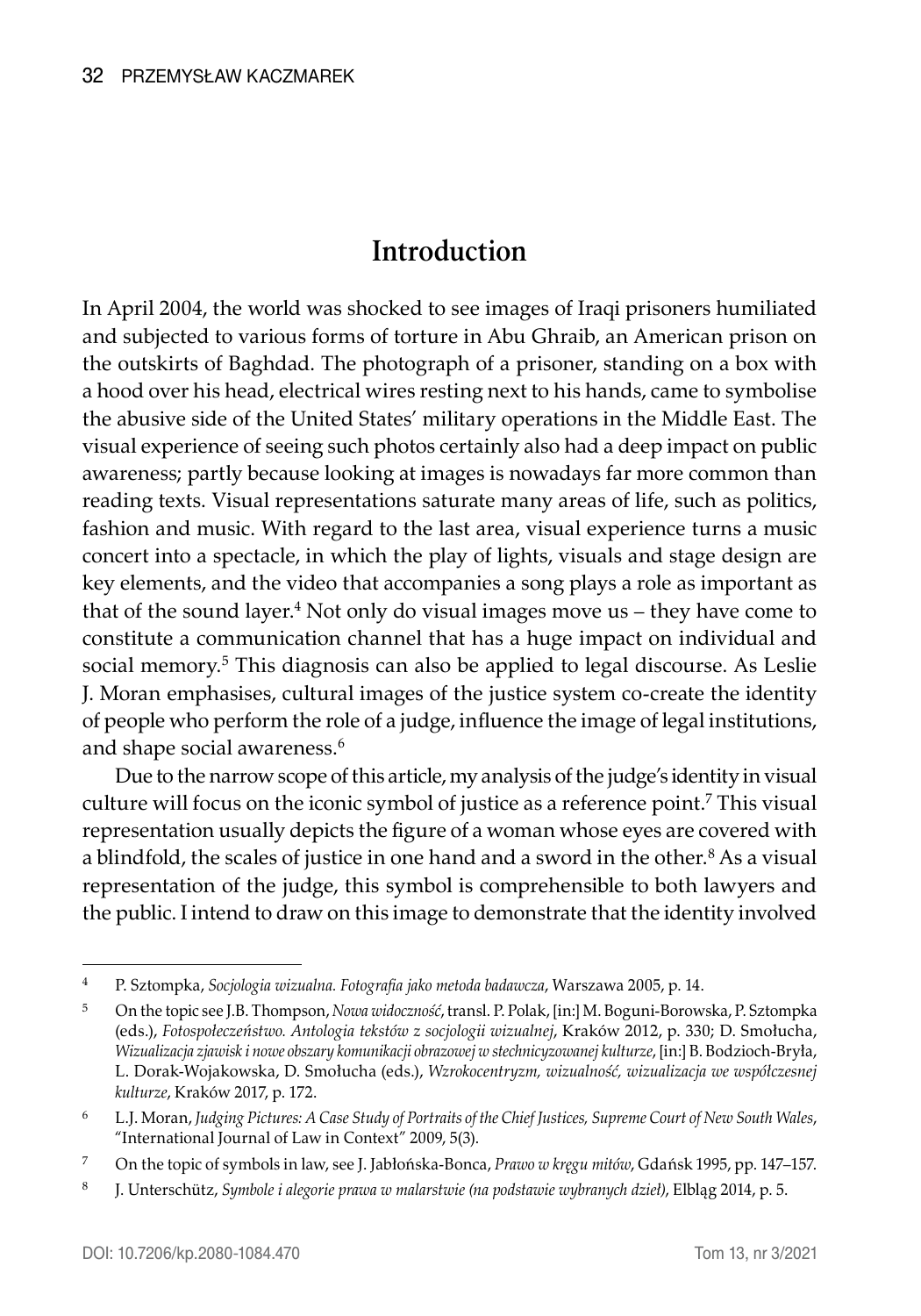in the judge's role can be treated as a ritual. Its framework can be described by means of intersubjective factors (e.g. a legal rule) as well as individual factors (the subjectivity of the role performer).

I intend to complete this task in three steps. First, I will analyse the meaning and functions of visual culture (Section 2). In the next step, I will focus on the iconic symbol of justice in the public sphere (Section 3). I will use this as a basis for presenting the identity of the judge, the framework of which is determined by the metaphor of the role as ritual (Section 4). Sociological and anthropological research in the field of cultural visualisation, as well as role theory, will be important points of reference throughout this paper.

## **Visual Culture**

According to Piotr Sztompka, visual culture has two basic components: the iconosphere and sociosphere.<sup>9</sup> The former covers images that we see in our social environment, such as sculptures, graffiti, murals or billboards. These images, created with the intention of conveying a specific message, are meant to shape social consciousness in some way. The sociosphere, on the other hand, encompasses the 'observable surface of social life'.<sup>10</sup> Here, human action forms the content of a visual impression. In both the iconosphere and sociosphere, however, a crucial feature of visual culture is the recognition that the practice of seeing is a cultural construct.<sup>11</sup> For this reason, the relationship between an image and a person can be represented by means of a relational approach. An image shapes the consciousness of the person who is looking, but at the same time looking can be seeing, which is brought about through the mediation of the cultural background. Another feature of visual culture, as a field of research, is the focus on the context in which works are created. Lastly, the study of visual culture also recognises the image as being an important communication medium in various spheres of everyday life activities.<sup>12</sup>

There are several reasons for the growing importance of visuality, which finds expression in declarations to the effect that we now live in a predominantly visual culture. Researchers firstly focus on social changes and the heightened status of

<sup>9</sup> P. Sztompka, *Wyobraźnia wizualna i socjologia*, [in:] M. Boguni-Borowska, P. Sztompka (eds.), *Fotospołeczeństwo. Antologia tekstów z socjologii wizualnej*, Kraków 2012, p. 13.

<sup>10</sup> Ibidem.

<sup>11</sup> W.J.T. Michell, *Przedstawianie widzialnego: krytyka kultury wizualnej*, transl. G. Bryda, [in:] M. Boguni -Borowska, P. Sztompka (eds.), op. cit. 2012, p. 119.

<sup>12</sup> N. Mirzoeff, *Czym jest kultura wizualna?* transl. M. Krywult-Albańska, [in:] M. Boguni-Borowska, P. Sztompka (eds.), op. cit, p. 162.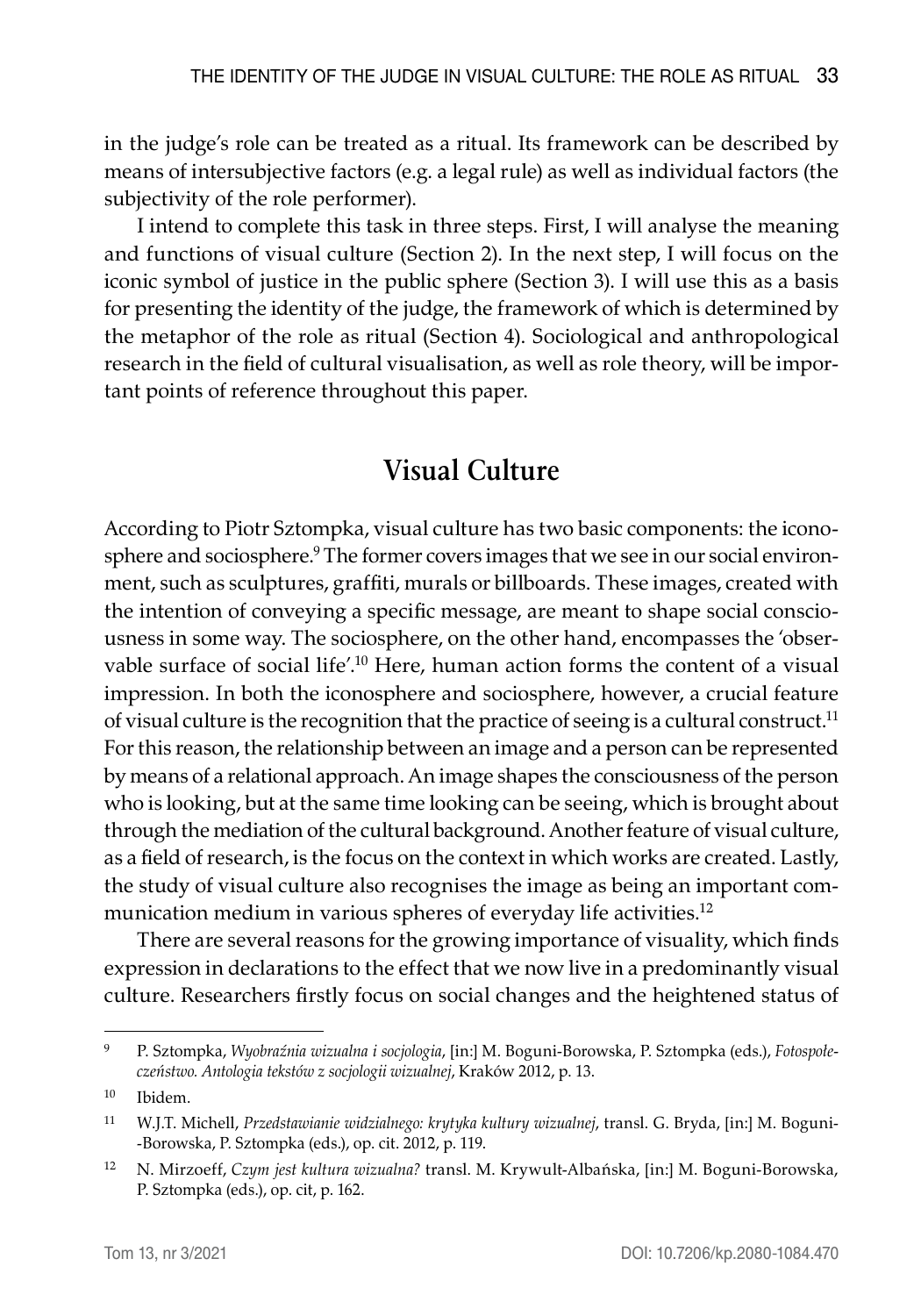images in social life. This process has been influenced by the increasingly widespread techniques for creating, preserving and disseminating images in public space. In this regard, visual images make communication faster, and probably also more accessible.

Social reasons for the rise of visuality also encompass that which Sztompka has called life in a society of icons.<sup>13</sup> This is exemplified by the visual saturation of many spheres of everyday life, and is evident from omnipresent images of various kinds, e.g. murals, billboards, which operate as forms of information transfer in the world of media, politics and fashion. Sztompka also emphasises the growing importance of visual culture in his diagnosis of a society of self-presentation. According to this diagnosis, our identity is significantly influenced by how other people evaluate us, especially those whose opinions count for something in the social circles in which we function. This mechanism – which is also described by Charles H. Cooley, as well as Erving Goffman – is clearly gaining in strength: the desire to clearly define one's identity and compare oneself to other people is one of the hallmarks of our times.

The importance of visuality is also influenced by the cognitive factors associated with the characteristics of this form of communication. Thus, a film showing a roller coaster ride may induce dizziness in viewers who would have remained entirely unaffected by a verbal description of this situation.<sup>14</sup> Richard K. Sherwin focuses on this aspect of visual images, noting that they have a strong impact on viewers, especially in the emotional sphere.15 Hence, when in court, lawyers now tend to provide visual presentations of: a) evidence, e.g. in the reconstruction of events, or b) their line of argumentation. These techniques exploit the social belief in the objectivity of visual presentations. Moreover, lawyers' use of images fulfils social expectations regarding the visual presentation of arguments.16 Lastly, this form of message conveyance is a good communication channel, since it is conducive to improving the comprehensibility of the thought being expressed. A good example of this is the ruling of the Court of Appeal in Sweden in 2009, which made use of images to depict the chain of events and present the facts of the case under

<sup>13</sup> P. Sztompka, *Wyobraźnia wizualna i socjologia*, p. 15.

<sup>14</sup> R.K. Sherwin, N. Feigenson, Ch. Spiesel, *Law in the Digital Age: How Visual Communication Technologies are Transforming the Practice, Theory, and Teaching of Law*, "Boston University Journal of Science & Technology Law" 2006, 12, p. 242.

<sup>15</sup> R.K. Sherwin, *Introduction: Law, Culture, and Visual Studies*, [in:] A. Wagner, R.K. Sherwin (eds.) *Law, Culture, and Visual Studies*, Dordrecht–Heidelberg–New York–London 2014, p. XXXIII.

<sup>16</sup> R.K. Sherwin, N. Feigenson, Ch. Spiesel, op. cit., pp. 231–232.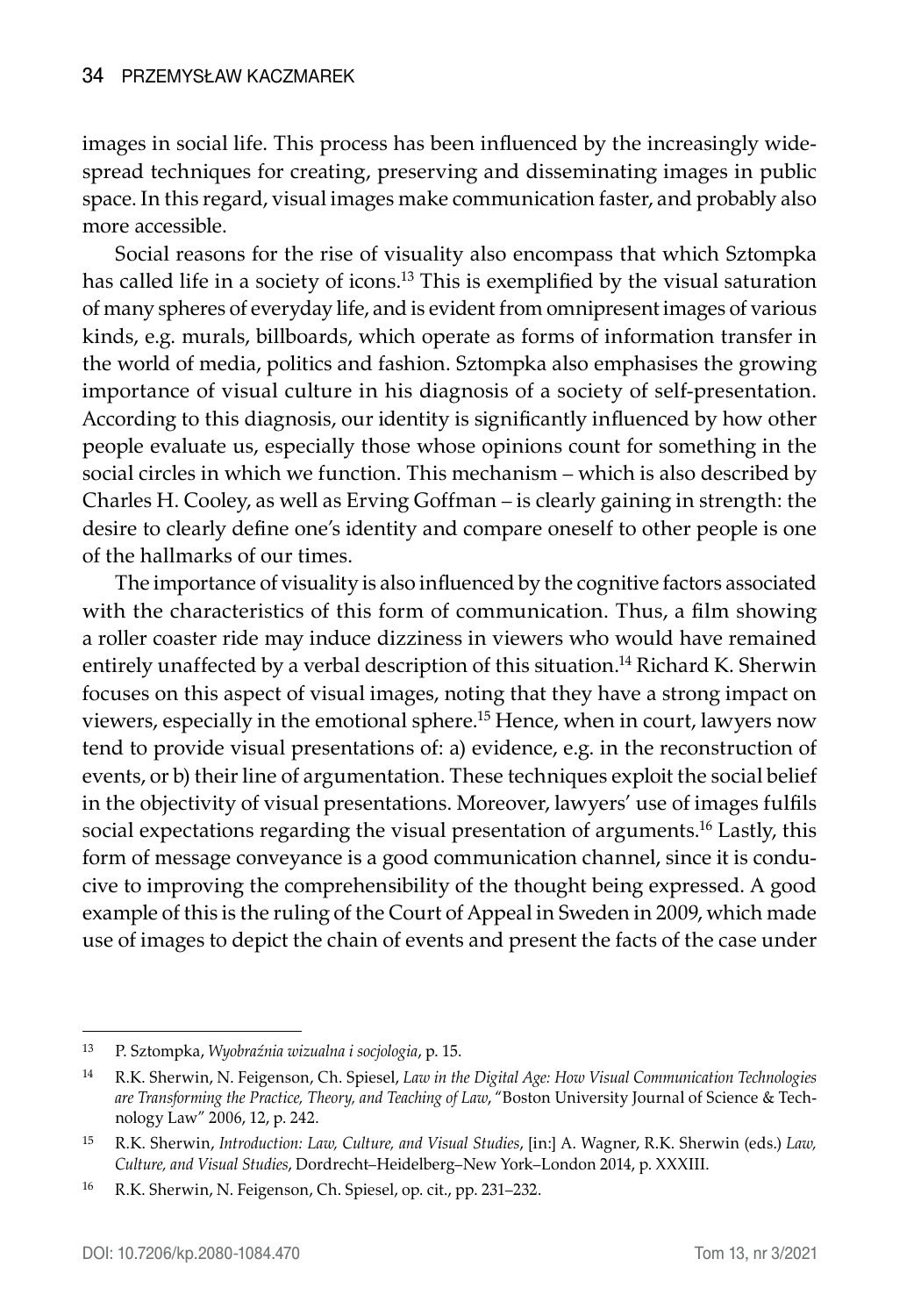consideration. The ruling won the Plain Swedish Crystal 2010, a plain language award, for the creation of a message that is understandable to the public.<sup>17</sup>

In addition to the social and cognitive reasons mentioned above, it is worth noting others which concern changes in the humanities. At least since the mid -1990s, it has been possible to observe changes that – especially following the work of Gottfried Boehm and Tom Mitchell – can be defined as embodying the visual turn.18 These changes are registered in the process of shifting the emphasis from text to images in different spheres of social activity. Recently, the image has become a central theme in the humanities. One can also add that the term 'image' denotes an event or situation recorded, for instance, on canvas or film, but also aspects of social life that are present on the retina.<sup>19</sup> An example of the latter conception is provided by the architecture of a building, which constitutes an expression of social structures in which we operate.<sup>20</sup>

The visual turn can also be considered as advocating a research method. In this case, images can be treated as tools with which we can describe our subject matter. When dealing with a picture, mural or other image, we can ask what it says. The answer may vary, depending on the method of image interpretation we employ. According to Sztompka, one can distinguish at least three perspectives of image analysis: from the point of view of a) the author of the work or b) the work of art – its function in public space, or c) the recipients of the image.<sup>21</sup>

The first of these perspectives is focused on the person who created the image. The questions of who produced the image, for what purpose, and with what intention – are questions that can be asked in an attempt to learn about the author's subjectivity and intentions.<sup>22</sup>

The second perspective posits that the image 'is a sign or arrangement of signs behind which cultural meanings are hidden'.<sup>23</sup> In this respect, Ronald Barthes' distinction between denotation and connotation can be put to use. Denotation answers the question of what one sees in the image, and thereby encompasses the issue of what the image represents. Connotation, on the other hand, allows one to

<sup>17</sup> H. Haapio, S. Passera, *Visual Law: What Lawyers Need to Learn from Information Designers*, https://blog.law. cornell.edu/voxpop/2013/05/15/visual-law-what-lawyers-need-to-learn-from-information-designers/

<sup>18</sup> P. Sztompka, *Wyobraźnia wizualna i socjologia*, pp. 21–22. Cf. K. Olechnicki, *Antropologia obrazu. Fotografia jako metoda, przedmiot i medium nauk społecznych*, Warszawa 2003, p. 60 ff.

<sup>19</sup> P. Sztompka, *Wyobraźnia wizualna i socjologia*, p. 23.

<sup>&</sup>lt;sup>20</sup> W. Kawecki, *Od kultury wizualnej do teologii wizualnej, "*Kultura – Media – Teologia" 2010, 1, p. 26.

<sup>21</sup> P. Sztompka, *Socjologia wizualna*, p. 77 ff.

<sup>22</sup> Ibidem, p. 77.

<sup>23</sup> Ibidem, p. 81.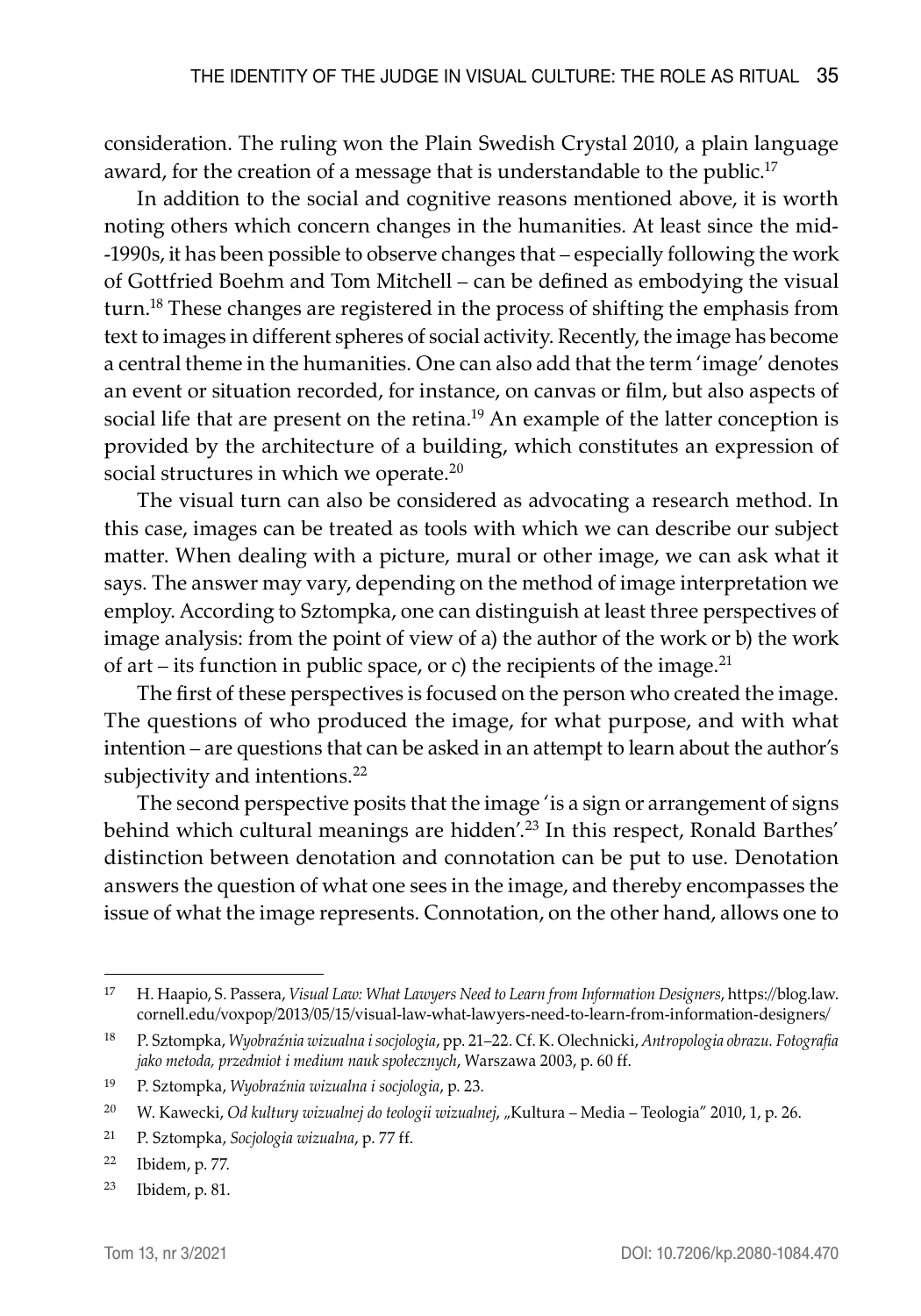draw attention to the associations that the image evokes; not only from the point of view of individual judgements, but above all from the point of view of cultural rules. Seeing a person in a picture, you can discern not only that person's sex, race but also the expression of their face and the items they are holding in their hands. Frequently an image also reveals aspects of the social and political context in which people or objects are presented. The image can therefore fulfil three basic functions:

- 1) informational-documentational the function here is to stimulate attention and imagination;
- 2) heuristic the aim here is to broaden visual processes;
- 3) socio-political the aim here is to advocate certain values and attitudes or to put forward criticisms of certain social practices.<sup>24</sup>

Images which have come to operate as symbols in public space usually perform all three of these functions.<sup>25</sup> This is documented by the image of justice, which is represented by a) Themis, a reference to the Greek goddess, or b) Justitia, the Roman personification of justice, in public space.

The third of the above-mentioned perspectives focuses on the audience and the institution that co-shapes the framework of the image, mediating its reception.<sup>26</sup> Here emphasis is placed on the fact that how the image is interpreted is influenced by the visual competence of the recipient as well as by the form of communication.

## **The Identity of the Judge in the Cultural Image of Justice**

According to Linda Mulcahy, there are several reasons why lawyers underestimate the visual image of law. One pertains to the symbolic sphere, according to which divine laws are transmitted through text. As Mulcahy notes, in Judeo-Christian culture texts are treated as a sacred source, most frequently disseminated by priests.<sup>27</sup> Another reason for the neglect of the visual sphere is the strong position that legal text holds in legal culture, especially in the continental system.<sup>28</sup> Law is considered to be a linguistic phenomenon, and therefore the legitimacy of legal authority is seen as residing in texts. The development of the legal sciences has led to legal text

<sup>28</sup> Ibidem.

<sup>24</sup> My presentation refers to the findings of Piotr Sztompka, see *Socjologia wizualna*, p. 71 ff.

<sup>25</sup> Ibidem, p. 15.

<sup>26</sup> Ibidem, p. 90.

<sup>27</sup> L. Mulcahy, *Eyes of the Law: A Visual Turn in Socio-Legal Studies?*, "Journal of Law and Society" 2017, 44, p. 117.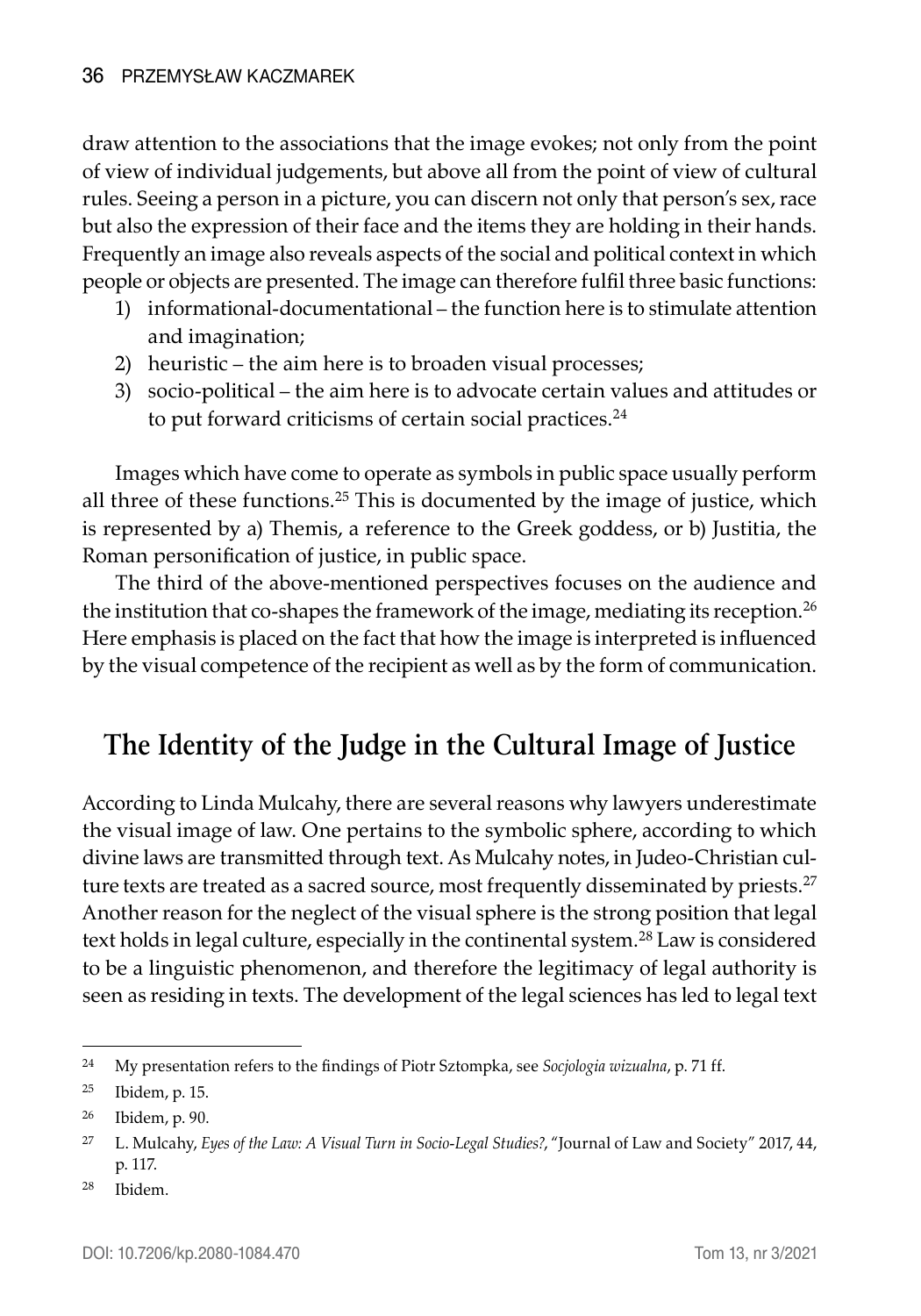having a privileged position in the study of law, at the expense of other factors. This process, manifested in text-centric thinking, is evident both in legal education and professional practice.<sup>29</sup> However, the aforementioned spread of visual culture and its saturation of the social space entails that there is potential for change in how the role of the image is perceived, and this is already becoming noticeable in legal science.30 Such developments can be justified by historical arguments. The visual representation of the law has long been a feature of public space.<sup>31</sup> The images of Themis or Justitia can be treated as social representations of justice – and, more precisely, of the role of the judge.32 These images are present in public space; they can be seen on court buildings or in the lecture halls frequented by law students. For instance, a sculpture depicting Themis is located in the hall of the Council of the Faculty of Law, Administration and Economics of the University of Wroclaw.

As I. Bennett Capers observes, a gaze is bilateral.<sup>33</sup> On the one hand, the image of justice can be seen as an indication of how to perform the role of a judge. On the other hand, the process of looking can also tell us something important about ourselves, in terms of what we see in this visual representation. For this reason, according to Capers the blindfold can signify not only the judge but also society. For a judge, the function of the blindfold can be interpreted as an expression of either: a) a claim to impartiality or b) a cognitive schema: it is not me who takes the action, but rather the role; I am only a cog in the institutional machine of justice. $34$ In turn, with regard to the social aspect, when discussing the potential costs of the blindfold, Capers gives the example of the prison system, and more specifically what happens behind prison walls, and thus practices to which society gives its tacit consent. This enigmatic blindfold is like a mirror; thus, it also blinds the viewer.

<sup>29</sup> E. Łętowska, *Bariery naszego myślenia o prawie w perspektywie integracji z Europą*, "Państwo i Prawo" 1996, 4–5, pp. 45–46.

<sup>30</sup> J. Jabłońska-Bonca, op. cit., p. 148. The graphic image of the law is presented by Jerzy Zajadło, see *Graficzny obraz systemu prawa: prawo, estetyka, estetyka prawa?* "Acta Universitatis Wratislaviensis. Przegląd Prawa i Administracji" 2016, CIV, Z. Pulka (ed.), pp. 51–60.

<sup>31</sup> R. Ducato, *De iurisprudentia picturata: Brief Notes on Law and Visualisation*, "Journal of Open Access to Law" 2019, 7(1), p. 1; L. Mulcahy, op. cit., pp. 112–113.

<sup>32</sup> J. Resnik, D. Curtis, A. Tait, *Constructing Courts: Architecture, the Ideology of Judging, and the Public Sphere*, [in:] A. Wagner, R.K. Sherwin (eds.), *Law, Culture and Visual Studies*, Dordrecht–Heidelberg–New York– –London 2014, p. 516 ff.

<sup>33</sup> I.B. Capers, *Blind Justice*, "Yale Journal of Law & the Humanities" 2012, 24(1), p. 182.

 $34$  Felix Frankfurter pointed out this distinction in his interpretation of the role of the blindfold as a sign of indifference and impartiality in the Cassell v. Texas case, see J. Resnik, D. Curtis, *Inventing Democratic Courts: A New and Iconic Supreme Court*, "Journal of Supreme Court History" 2013, 38(2), p. 223.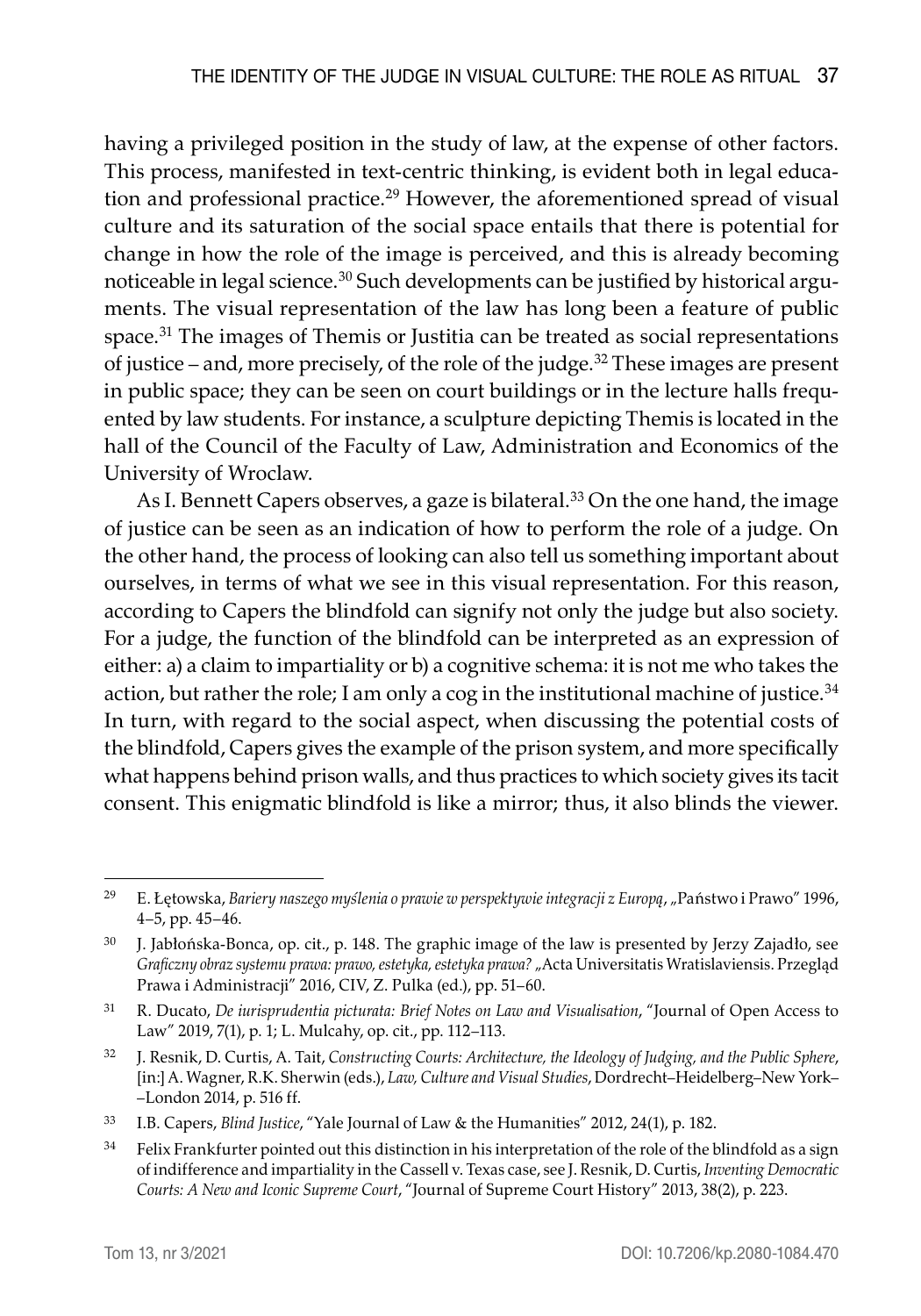Peter Goodrich presents a similar interpretation of the blindfold.<sup>35</sup> In his opinion, the blindfold can be interpreted not only as covering the judge's eyes but also as preventing us from seeing what the judge is doing. That is why Capers argues it is necessary to instil a different image of justice in society.<sup>36</sup> Such strategies are already being implemented, although not on the scale that would have a decisive influence on the social perception of the judge's position.

Having noted this process, let us turn to the mural *Justice as Protector and Avenger*, which was painted in the courtroom of the federal court in Aiken (South Carolina) in the 1930s.<sup>37</sup> In the centre of the mural is a young woman with dark skin, looking ahead. She is wearing a blue skirt and a bright red blouse with a white band around her waist. The woman – who walks barefoot, and is deprived of the traditional characteristics of Themis, such as a sword, the scales of justice or a book – quickly became a symbolic memorial of events that had recently taken place in South Carolina, the victims of which were black teenagers. On the one hand, her dress, which seems to invoke the colours of the American flag, emphasises the socio-cultural roots of the woman. On the other hand, it seems to pose a question about the identity of the American nation. The mural also provoked a debate on the principles of law, thus concerning impartiality and equality before the law, but also with regard to skin colour and gender. As a result, less than a month after the image had been unveiled, it was decided that it should be removed.<sup>38</sup> However, this did not put an end to the debate. At the same time, another mural was painted on the wall of a court in Ada Country, Idaho.<sup>39</sup> It depicts a lynched Native American, his hands tied behind his back, while armed white men stand next to him. This picture seems to represent a reversal of justice; it is a monument to improper practices in the American justice system. Despite the controversy that this mural aroused, it was decided in 2007 that it should remain on the wall, as a sign of the times and as a kind of warning.<sup>40</sup>

A visual representation of the justice system can also be found in Wrocław: in front of the entrance to the Wrocław district court, there is a bronze statue of

- <sup>36</sup> I.B. Capers, op. cit., pp. 188–189.
- <sup>37</sup> Painted by Stefan Hirsch in 1938.

<sup>35</sup> P. Goodrich, *The Foolosophy of Justice and the Enigma of Law*, "Yale Journal of Law & the Humanities" 2012, 24(1), p. 141 ff.

<sup>38</sup> In the end, the painting was not actually removed but placed behind curtains. See J. Resnik, D. Curtis, *Re-presenting Justice: Visual Narratives of Judgment and the Invention of Democratic Courts*, "Yale Journal of Law & the Humanities" 2012, 24(1), especially pp. 70–72; J. Resnik, D. Curtis, *Inventing Democratic Courts*, pp. 224–225.

<sup>39</sup> J. Resnik, D. Curtis, *Re-presenting Justice*, p. 73.

<sup>40</sup> Ibidem, pp. 73–74.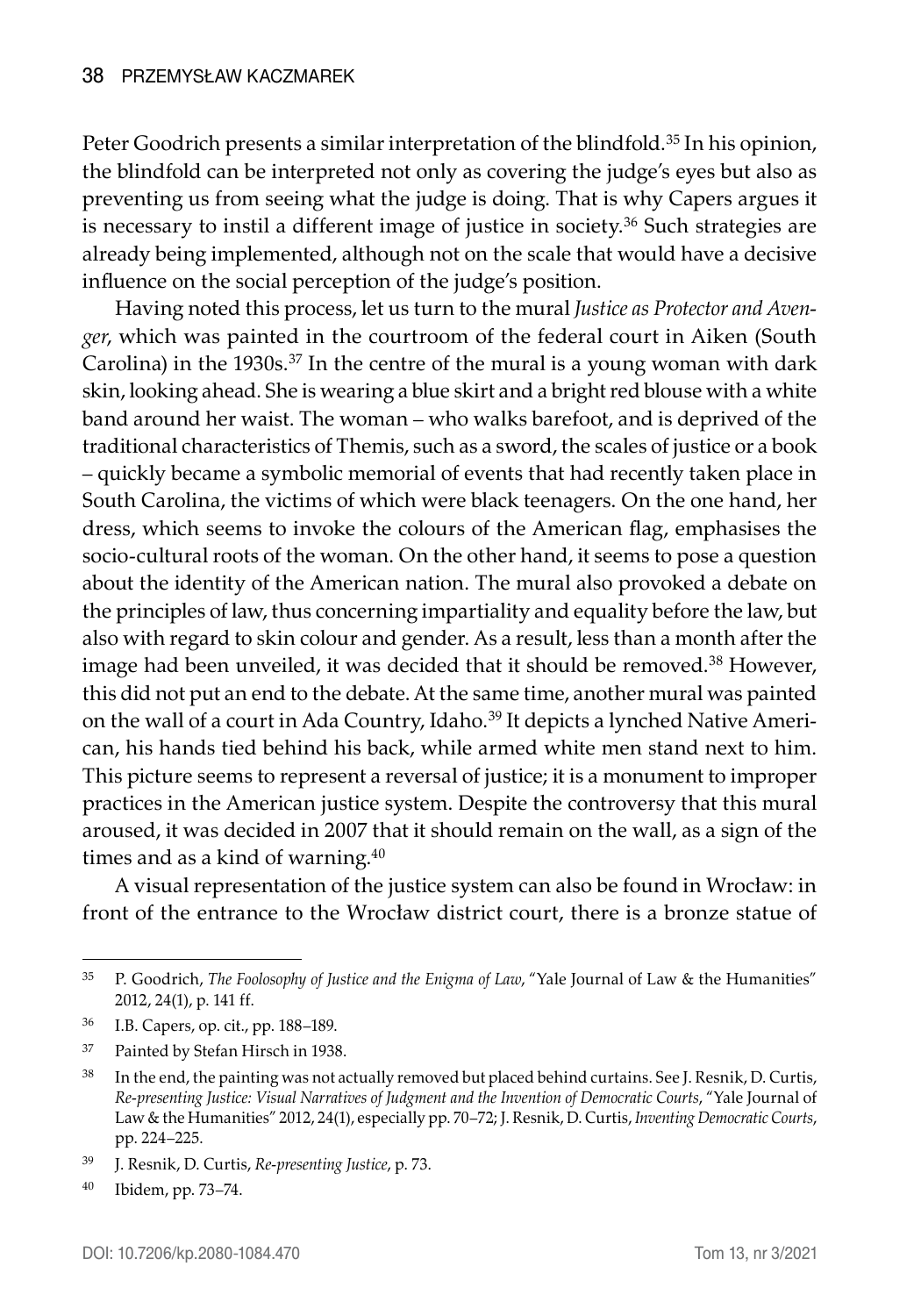Justitia, cast in bronze. It is the work of Theodor von Gosen, a Wrocław sculptor, from 1934. Initially, this statue depicted a standing woman, looking ahead; golden rings were placed in the pupils of her eyes to emphasise the glow of her vision. Justitia holds a sword in one hand and scales in the other. In 2006, the sculpture was reworked, and a yellow metal band was placed over her eyes. The justification for this alteration appealed to the principle of the judge's impartiality. According to this argument, the blindfold symbolises that judges are guided by the rule of law, rather than their own individual reasons. However, this line of argumentation was questioned: it was emphasised that the subjective agency of the judge is actually important for the administration of justice. As a result of this debate, the blindfold was removed.

In society, the visual representation of the judge's identity is also influenced by court-based reality TV programmes.<sup>41</sup> The overriding image that emerges from such programmes is the decisive role of the judge in the courtroom. If one analyses this image, it suggests that positive law is a stabilising factor and determines rules of conduct; and in turn, the personality of the judge has an impact on the way the case is conducted, as well as on the content of the court decision. However, this kind of visual representation also has its potential dangers. Key ones include: a) people assuming the TV image is identical to the actual justice system, and b) the social awareness of the court process, for instance in Poland, being shaped on the assumptions of the American system, on which most of the reality show programmes are based.42

### **The Professional Role as Ritual: The Liminal Identity**

The visual representation of the judge presented above can be interpreted in the light of the metaphor of role as ritual. This conception is present in both legal discourse and social theory.<sup>43</sup> Ritualism in the legal professions is visible not only in the context of the actions performed and patterns of conduct but also in the robes of judges and lawyers in court, and in the architecture of the courtroom.<sup>44</sup> Erving Goffman employs the metaphor of the role as ritual. This respected resear-

<sup>41</sup> L.J. Moran, B. Skeggs, R. Herz, *Ruth Herz Judge Playing Judge Ruth Herz: Reflections on the Performance of Judicial Authority*, "Law Text Culture" 2010, 14, p. 198 ff.

<sup>42</sup> R.K. Sherwin, *When Law Goes Pop: The Vanishing Line between Law and Popular Culture*, University of Chicago Press 2000, pp. 4–5.

<sup>43</sup> O.G. Chase, J. Thong, *Judging Judges: The Effect of Courtroom Ceremony on Participant Evaluation of Process Fairness-Related Factors*, "Yale Journal of Law & The Humanities" 2012, 24(1), p. 221.

<sup>44</sup> Ibidem, p. 224.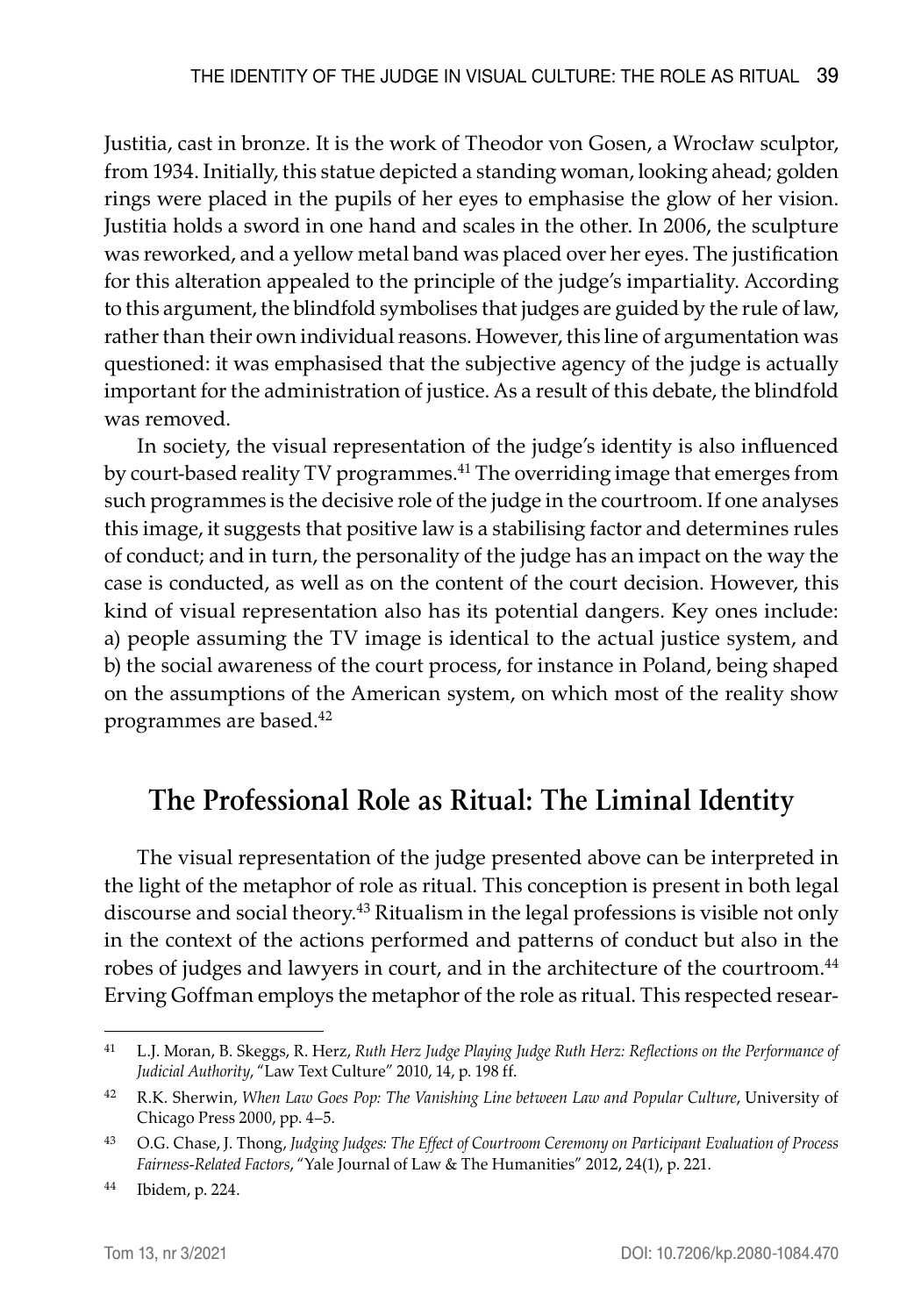cher of social life suggests that this metaphor encompasses two aspects of performing a role.<sup>45</sup> The first is based on the concept of a rule as a model of conduct that is endorsed by the world of institutions. The second aspect, however, is the concept of the face, which symbolises the subjectivity of the person performing the role.

In the light of the visual representation of the role of the judge presented above, I propose an interpretation in which the scales of justice embody the notion that rules are a stabilising element in the judicial administration of justice. In this conception, the scales represent an intersubjective factor that demarcates the boundaries of individual judgement. However, the judge's face, as well as the blindfold, suggests that the issue of who the judge is cannot be treated as irrelevant to the process of interpretating the law. For me, the state of suspension between the intersubjective and the individual, which is visible in the metaphor of the role as ritual, is a framework within which one can describe the identity of the judge. Thus, the proposed role performance model assumes that intersubjective patterns of conduct do not deprive the person who uses them of their subjectivity. At the same time, the ritualisation of these models creates a formalised structure in which the individual operates. Their actions are legitimised by the authority of the institution. A similar approach to ritualisation can be found in the work of Roy A. Rappaport. According to him, ritual is: 'the performance of more or less invariant sequences of formal acts and utterances not entirely encoded by the performers'.46 Rappaport also applies this conception to the roles performed in the courtroom.<sup>47</sup>

The following features of rituals follow from this definition: a) they are shaped more by the institutional structure than by the performer of the role, b) formality, c) invariability, and d) performance. $48$  According to Rappaport, these qualities complement each other.<sup>49</sup>

The first of these features emphasises the importance of intersubjective factors, e.g. institutional practice, for the way the role is performed. However, this does not entail the marginalisation of the subjective factor, the person in the role. The American anthropologist indicates that it is possible to change a ritual, to modify the current practice.50 It is precisely the role performer who has an influence on the ritual.

<sup>45</sup> E. Goffman, *Rytuał interakcyjny*, transl. A. Szulżycka, Warszawa 2006, p. 5 ff. I wrote in more detail on this topic in the book: *Dystans do roli w zawodzie prawnika*, Warszawa 2019, pp. 148–151.

<sup>46</sup> R. Rappaport, *Ritual and Religion in the Making of Humanity*, Cambridge 1999, p. 24.

<sup>47</sup> Ibidem, p. 35.

<sup>48</sup> Ibidem, p. 24 ff.

<sup>49</sup> Ibidem, pp. 26–27.

<sup>50</sup> Cf. ibidem, p. 74 ff.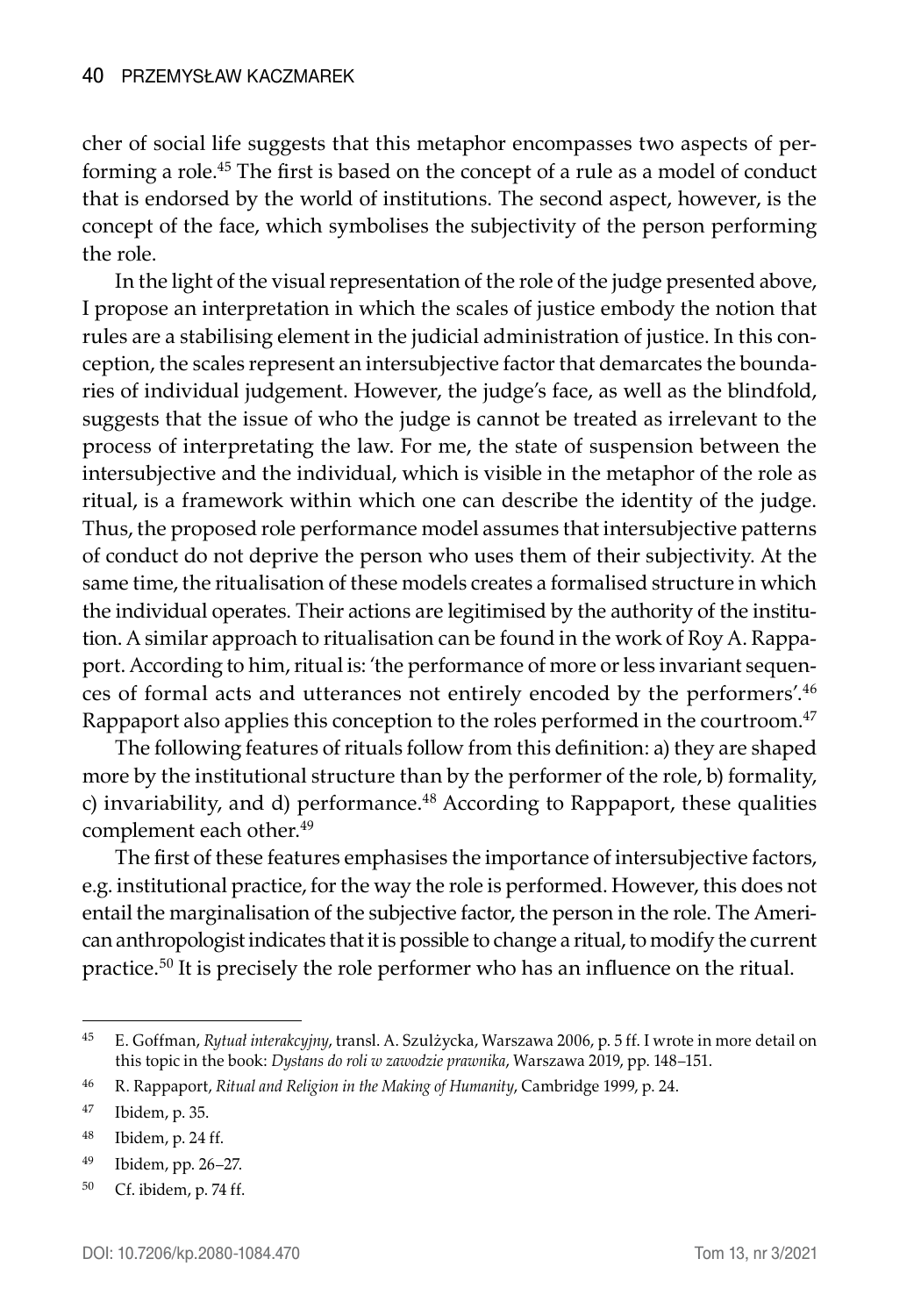The second feature of the ritual is formality. This property emphasises that one's conduct in the role is based on standards, which are repetitive in nature and determine in detail the way the institution requires people to act.<sup>51</sup> An example of such formalisation is the standardisation of acts performed by a judge, attorney and other participants in court proceedings. The opposite of formalisation is the freedom and spontaneity in the performance of actions.

The third feature is invariability: rituals are 'more or less' invariant.<sup>52</sup> Rappaport emphasises that the potential variability of the actions performed is a consequence of the subject's agency. Who a person is has significance for the way the role is performed. According to Rappaport: 'There is the possibility of, or even the necessity for, some choice to be exercised by performers even within the most invariant of liturgical orders'.53

The fourth and final feature is performance. The explication of this dimension emphasises the subjectivity of the person in the role. When analysing this aspect, Rappaport indicates the differences between the metaphors of role in ritual and theatre.54 The former assumes participation and some agency, which is lacking in the vision of the role as theatre. In the latter case, the person plays the role envisaged without having any influence on the content of the activity.<sup>55</sup> In the theatre metaphor, performing a role is a kind of game, imitating everyday life. This does not mean, obviously, that in the metaphor of ritual all roles are equal. The extent of the judge's agency is different from that of a witness or lawyer in the courtroom.

According to Rappaport, with regard to the messages conveyed by ritual, two types can be distinguished: self-referential and canonical.<sup>56</sup> Self-referential messages communicate the position of an individual in the social structure. In contrast, canonical messages do not allow for the role performer's freedom of expression, but rather express the formal character of the ritual. If I understand this distinction correctly, it aligns with Goffman's proposed framework. Thus, the role as ritual can be characterised by the two terms mentioned above: rule and face. In my opinion, they provide a convincing account of the tension between what is intersubjective and what is individual when the identity of the role and the person who performs it are shaped.

- <sup>53</sup> Ibidem, p. 36.
- <sup>54</sup> Ibidem, p. 39 ff.
- <sup>55</sup> Ibidem, p. 42.
- <sup>56</sup> Ibidem, pp. 52–54.

<sup>51</sup> Ibidem, pp. 33–34.

<sup>52</sup> Ibidem, p. 36 ff.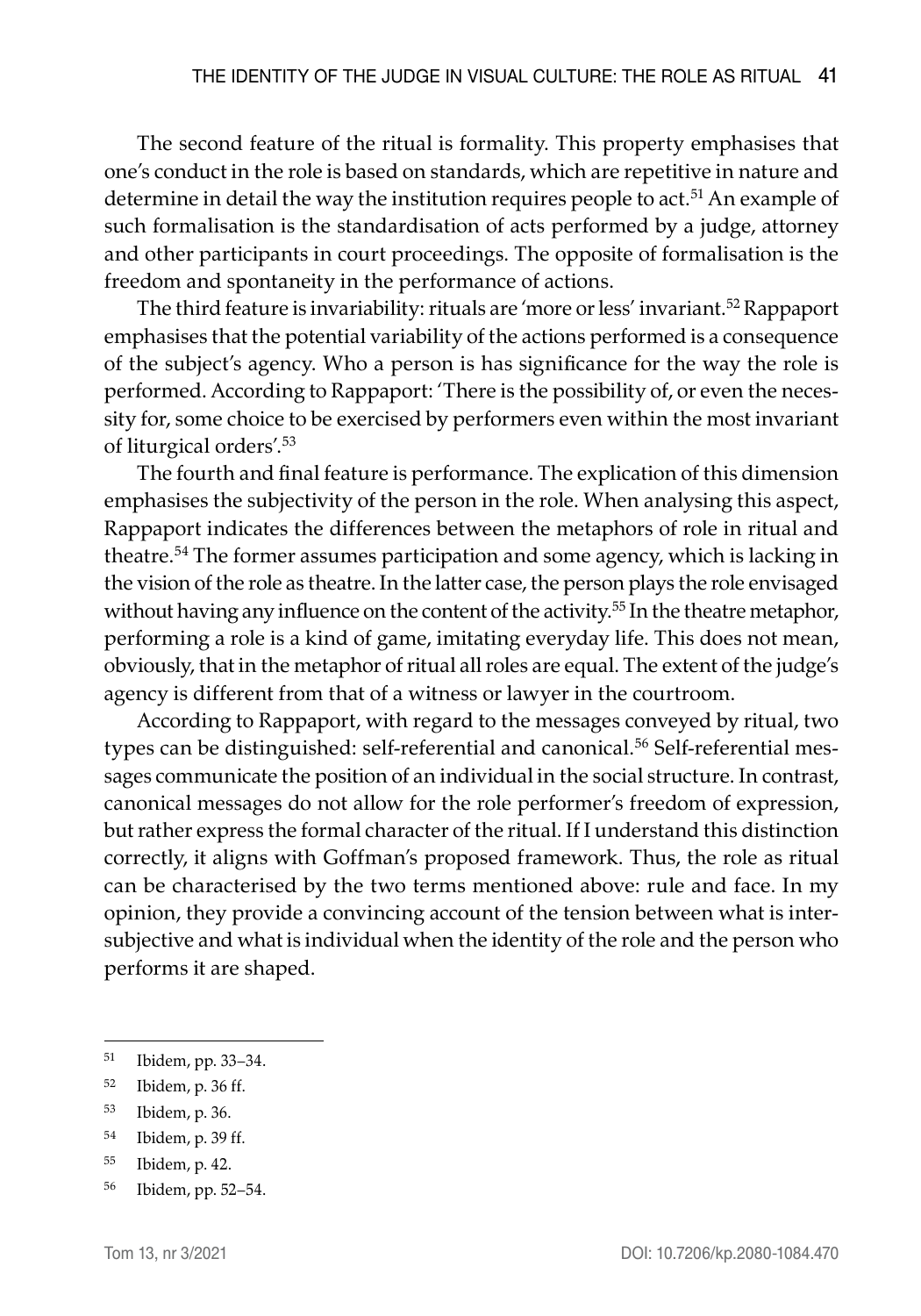The vision of the role as ritual is supported by the research of both Arnold van Gennep and Victor Turner on the notion of liminality.<sup>57</sup> The former researcher presents the rites of passage in the light of three phases: separation (preliminal), transition (liminal) and incorporation (postliminal).58 These stages describe the trajectory of change in the shaping of human identity. While the first stage describes the process of moving away from the identity of one social group to another, the third stage emphasises the adoption of a new identification, which is determined by the group with which the individual comes to identify themselves. The liminal phase is crucial for us. It is characterised by the process of transition between different ways of identification, and therefore, as Turner emphasises, people in this phase 'are simultaneously members (by ascription, optation, self-definition, or achievement) of two or more groups whose social definitions and cultural norms are distinct from, and often even opposed to, one another'.<sup>59</sup> In this sense, the identity of a person in a role is constructed from multiple identities.

This aspect has been developed by Jonas Söderlund and Elisabeth Borg, who present the prevailing ways the concept of liminality is considered in the study of social structures.<sup>60</sup> One of the approaches distinguished by the authors is that of ritualisation: studies which consider the ritualisation of liminality focus on the way a role is performed.<sup>61</sup> The concept of ritualisation stresses that a role can be understood as drawing on a regulatory framework. Within such a framework, different images of the profession can be distinguished, taking into account the different tasks associated with it. Liminality, however, describes the process of transitioning between roles or tasks within a single profession. This approach to roles assumes that subjectivity is retained in professional activity. The identity of a person in a role can be presented by means of two concepts: narrative and fragmentation. I use the concept of fragmentation to describe the social practices in which we participate. In this approach, performing the role of a judge, barrister or notary involves taking into account the rules and standards that regulate these practices. However, adhering to these norms does not entail excluding individual morality, which falls under the narrative dimension of identity. This emphasises, firstly, that when an individual performs the role of a judge, for instance, they retain their

<sup>57</sup> R. Schechner, *Performatyka. Wstęp*, transl. T. Kubikowski, Wrocław 2006, p. 76 and 84–88.

<sup>58</sup> A. van Gennep, *The Rites of Passage*, transl. M.B. Vizedom and G.L. Caffee, Chicago 1960, p. 11; V. Turner, *Dramas, Fields, and Metaphors. Symbolic Action in Human Society*, New York 1975, p. 233.

<sup>59</sup> V. Turner, *Dramas, Fields, and Metaphors*, pp. 233–234.

<sup>60</sup> J. Söderlund, E. Borg, *Liminality in Management and Organization Studies: Process, Position and Place*, "International Journal of Management Reviews" 2018, 20(4), p. 880 ff.

<sup>61</sup> Ibidem, pp. 893–896.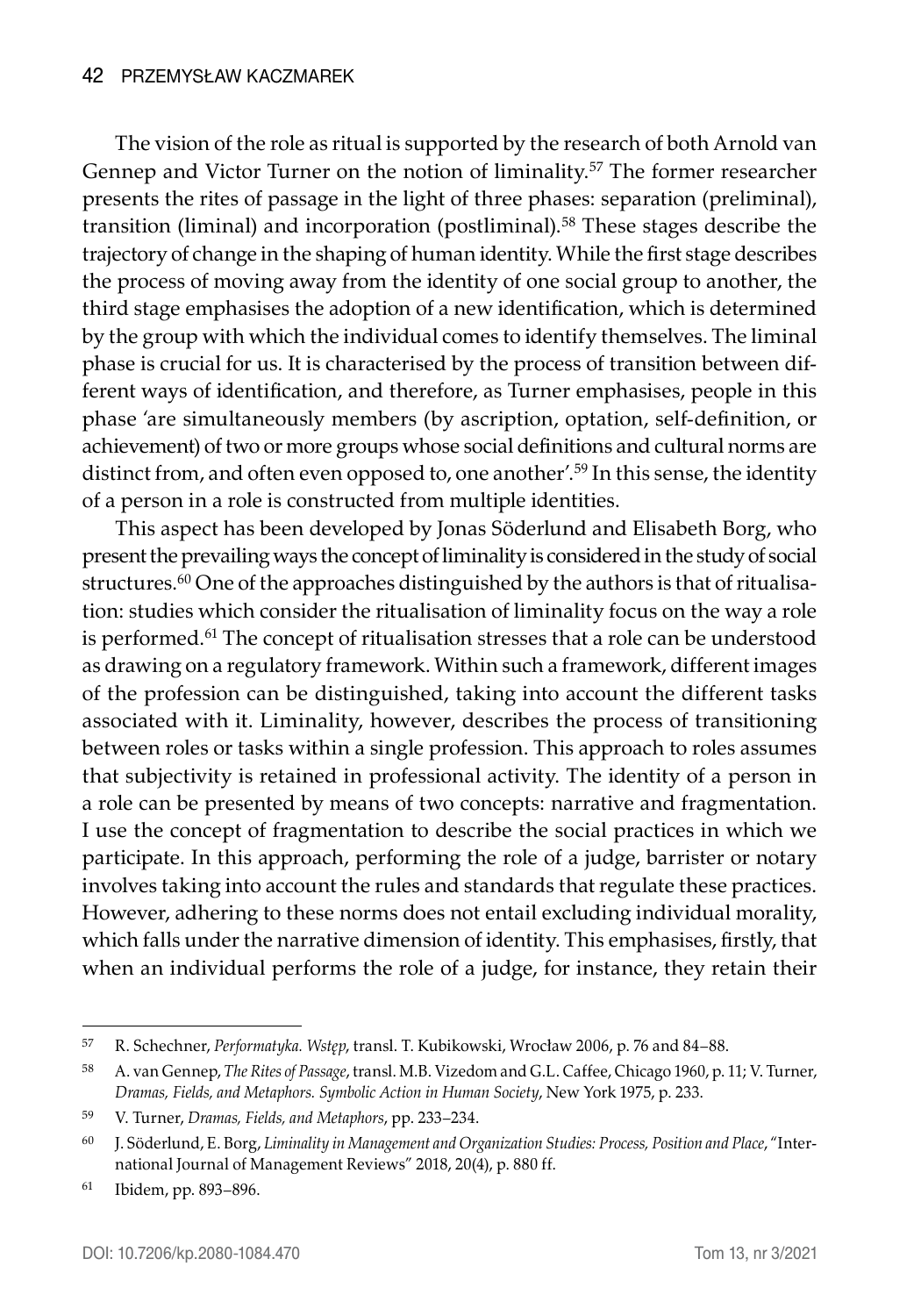subjectivity and are responsible for their actions. Then, secondly, the narrative dimension of identity at the directive level is taken to mean the maintenance of continuity in the shaping of identity. Thus, on the one hand, the practices in which we participate have an impact on who we become, but on the other hand, who we are has an impact on the roles that we perform in the social sphere.

The liminal conception of the role also implies taking into account different claims, which are sometimes in conflict with each other. For this reason, as I have already indicated in another article, the pedagogy of liminality subjects the two ways of performing a role to criticism.<sup>62</sup> The first way involves being guided in one's professional activity only by institutional morality. Thus, in this case, the criticism concerns the exclusion of individual judgement from legal rules and the actions taken. On the other hand, the criticism of the second model focuses on the application of individual morality in professional activity, which is accompanied by simultaneous marginalisation of the institutional factor.

## **Concluding Remarks**

In the debate on the visual representation of the law, it is stressed that the current image of the judge as a mouthpiece of the law should be modified.<sup>63</sup> In order to contribute to this end, I have primarily made Themis my point of reference as the image of justice. I interpret this visual representation in the light of the metaphor of the role as ritual. In this approach, the identity of the role has a liminal character. The liminal approach to professional roles has the potential to make valuable contributions to the discussion on the image of the judge. Bearing this in mind, several arguments can be highlighted.

Firstly, the conception of the role as ritual can be applied to the visual representation of the judge's profession in the form of Themis – the image that is common in public space. Here the understanding of the identity of the role is shaped by the concepts of the rule and the face. On the one hand, they embody the stabilising function of the law, and on the other hand, they emphasise that the law, as a mechanism for the regulation of social relations, needs to be operated by jurists. Moreover, who judges and lawyers are is not without significance for the way the profession is performed. The tension between what is intersubjective and what is individual,

<sup>62</sup> V. Turner, *Proces rytualny. Struktura i antystruktura*, transl. E. Dżurak, Warszawa 2010, p. 123. I presented these findings in the article: *Wykonywanie roli zawodowej: prawnik liminalny*, "Ruch Prawniczy, Ekonomiczny i Socjologiczny" 2020, 82(3), p. 21.

<sup>63</sup> Cf. I.B. Capers, op. cit., pp. 188–189.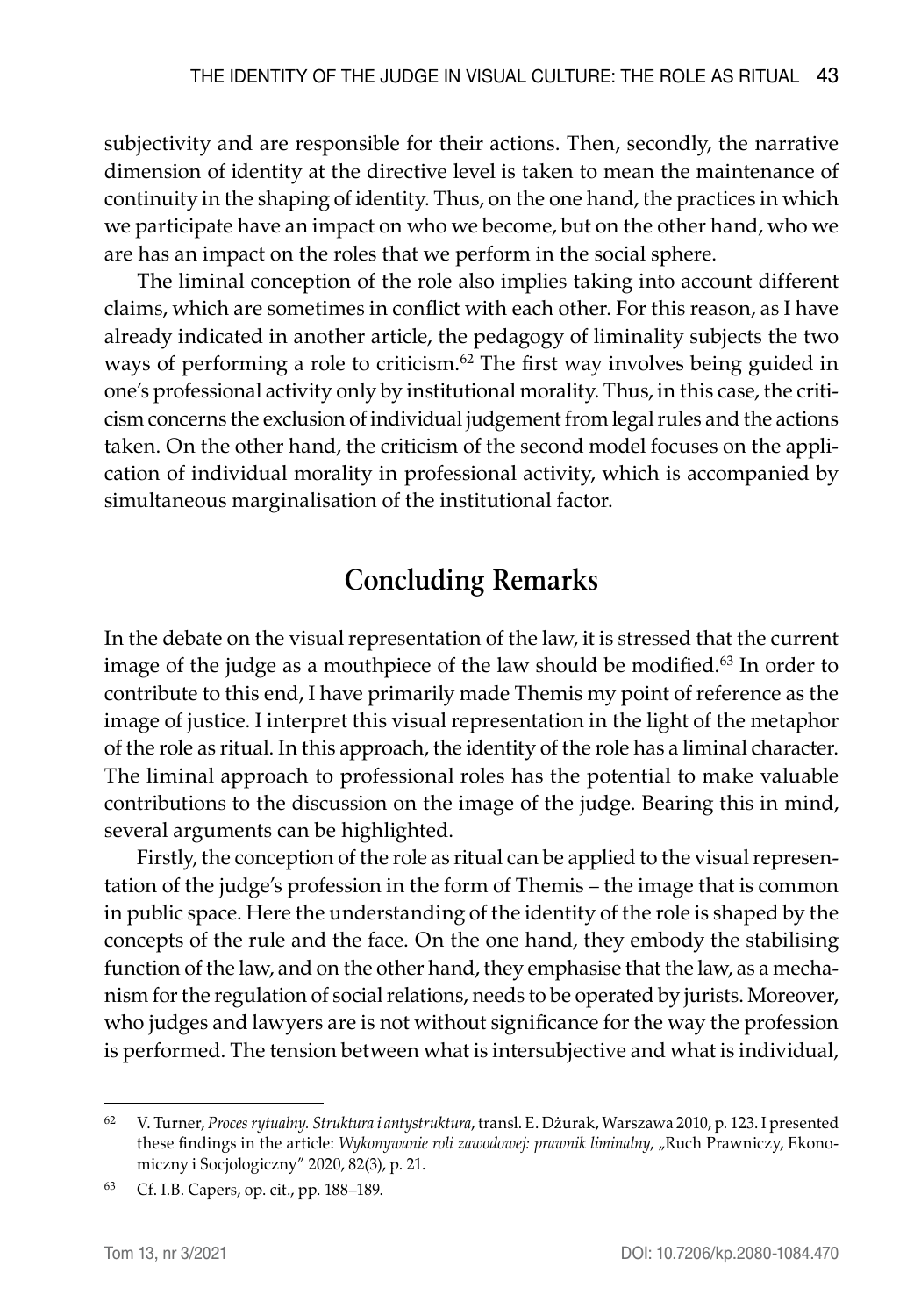which is constitutive of the identity of the role, can be referred to the symbols of Themis: the scales of justice and the blindfolded eyes. I interpret them as illustrating the tension between that which is intersubjective and that which is individual.

Secondly, the conception of the role as ritual entails that the ritual shapes the identity of the person in the role. This identity can be defined thanks to the category of liminality, which is used to denote the shift whereby one's identity is shaped through the process whereby a single identification becomes an identity that one defines in the light of the various social practices in which one participates. In outlining this approach, reference can be made to the two concepts already mentioned: narrative and fragmentation, which shape the identity of the person.

Thirdly, the liminal vision of a lawyer is a cultural visualisation, and one that is already present in legal discourse. Its social roots can be found in Hollywood cinematography.64 Documenting this, Orit Kamir refers to John Ford's film *The Man Who Killed Liberty Valance* (1962). The film shows various ways of identifying Ranse Stoddard, a young lawyer who arrives in Shinbone. One of them identifies Stoddard as a hero, whose goal is to build a civil society. On the other hand, another identification illustrates a slightly darker side because the lawyer, on being challenged to a duel by the local villain, Liberty Valance, is able to kill him. This experience, which has an impact on the protagonist's future, does not overshadow the narrative dimension of Stoddard's identity, which is shaped on the pillars of liberal democracy.

Fourthly, the metaphor of the role as ritual also aligns with the demands for the democratisation of the judicial process. The aim here is to ensure the openness and public character of the judicial process and to recognise the subjectivity of all the participants in the court proceedings. As I pointed out above, the metaphor of the ritual rehabilitates the subjectivity of not only judges but also of other people, such as the public, who are defined as participants of the event.

### **Bibliography**

Capers I.B., *Blind Justice*, "Yale Journal of Law & the Humanities" 2012, 24(1).

Chase O.G., Thong J., *Judging Judges: The Effect of Courtroom Ceremony on Participant Evaluation of Process Fairness-Related Factors*, "Yale Journal of Law & The Humanities" 2012, 24(1).

<sup>64</sup> O. Kamir, *Hollywood's Hero-Lawyer: A Liminal Character and Champion of Equal Liberty*, [in:] A. Wagner, R.K. Sherwin (eds.), *Law, Culture and Visual Studies*, Dordrecht–Heidelberg–New York–London 2014, p. 747 ff.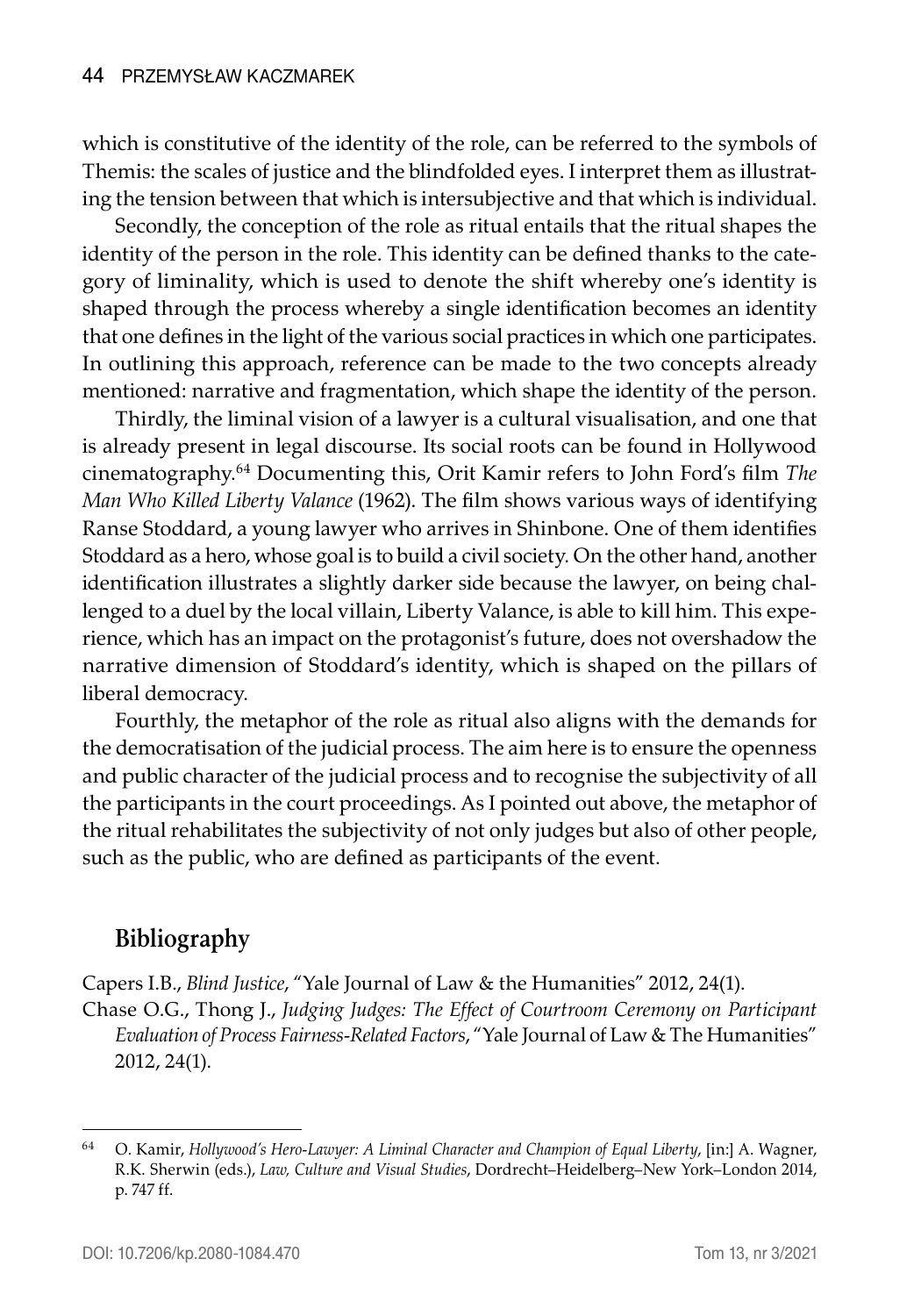- Ducato R., *De iurisprudentia picturata: Brief Notes on Law and Visualisation*, "Journal of Open Access to Law" 2019, 7(1).
- Goffman E., *Rytuał interakcyjny*, transl. A. Szulżycka, Warszawa 2006.
- Goodrich P., *The Foolosophy of Justice and the Enigma of Law*, "Yale Journal of Law & the Humanities" 2012, 24(1).
- Haapio H., Passera S., *Visual Law: What Lawyers Need to Learn from Information Designers*, https://blog.law.cornell.edu/voxpop/2013/05/15/visual-law-what-lawyers-need-tolearn-from-information-designers/ (access: 4.10.2021).
- Jabłońska-Bonca J., *Prawo w kręgu mitów*, Gdańsk 1995.
- Kaczmarek P., *Dystans do roli w zawodzie prawnika*, Warszawa 2019.
- Kaczmarek P., *Wykonywanie roli zawodowej: prawnik liminalny*, "Ruch Prawniczy, Ekonomiczny i Socjologiczny" 2020, 82(3).
- Kamir O., *Hollywood's Hero-Lawyer: A Liminal Character and Champion of Equal Liberty*, [in:] A. Wagner, R.K. Sherwin (eds.), *Law, Culture and Visual Studies*, Dordrecht– –Heidelberg–New York–London 2014.
- Kawecki W., *Od kultury wizualnej do teologii wizualnej*, "Kultura Media Teologia" 2010, 1.
- Łętowska E., *Bariery naszego myślenia o prawie w perspektywie integracji z Europą*, "Państwo i Prawo" 1996, 4–5.
- Michell W.J.T., *Przedstawienie widzialnego: krytyka kultury wizualnej,* transl. G. Bryda, [in:] M. Boguni-Borowska, P. Sztompka (eds.), *Fotospołeczeństwo. Antologia tekstów z socjologii wizualnej*, Kraków 2012.
- Mirzoeff N., *Czym jest kultura wizualna?*, transl. M. Krywult-Albańska, [in:] M. Boguni -Borowska, P. Sztompka (eds.), *Fotospołeczeństwo. Antologia tekstów z socjologii wizualnej*, Kraków 2012.
- Moran L.J., *Judging Pictures: A Case Study of Portraits of the Chief Justices, Supreme Court of New South Wales*, "International Journal of Law in Context" 2009, 5(3).
- Moran L.J., Skeggs B., Herz R., *Ruth Herz Judge Playing Judge Ruth Herz: Reflections on the Performance of Judicial Authority*, "Law Text Culture" 2010, 14.
- Mulcahy L., *Eyes of the Law: A Visual Turn in Socio-Legal Studies?* "Journal of Law and Society" 2017, 44.
- Olechnicki K., *Antropologia obrazu. Fotografia jako metoda, przedmiot i medium nauk społecznych*, Warszawa 2003.
- Rappaport R., *Ritual and Religion in the Making of Humanity*, Cambridge 1999.
- Resnik J., Curtis D., *Inventing Democratic Courts: A New and Iconic Supreme Court*, "Journal of Supreme Court History" 2013, 38(2).
- Resnik J., Curtis D., Tait A., *Constructing Courts: Architecture, the Ideology of Judging, and the Public Sphere*, [in:] A. Wagner, R.K. Sherwin (eds.), *Law, Culture and Visual Studies*, Dordrecht–Heidelberg–New York–London 2014.
- Resnik J., Curtis D., *Re-presenting Justice: Visual Narratives of Judgment and the Invention of Democratic Courts*, "Yale Journal of Law & the Humanities" 2012, 24(1).